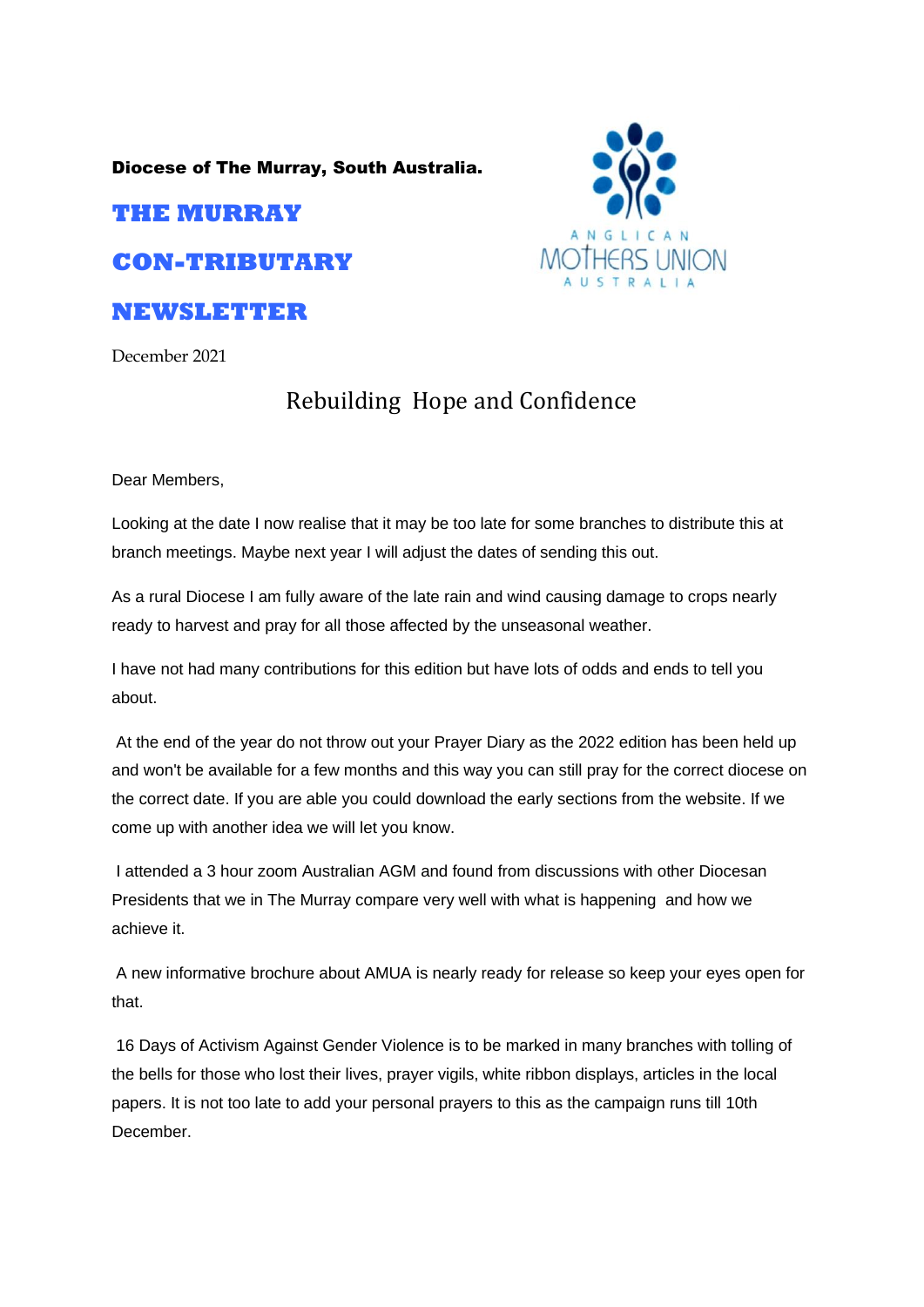Liz Hampel and I joined 5 zoom sessions from Mary Sumner House to discuss Families Equip to allow MSH to update their programs. The main point discussed was just how important this outreach is in communities and how huge is the need for it. We will be on zoom again in February to hear results.

I put some thought into an adult Advent Calender after thinking of how many people are alone especially this past few years of Covid restrictions. Copies have gone to all branch presidents so if you did not see one please contact them. You may pass it on as you wish. I am amazed at how far and wide it has spread already. In my own branch at Strathalbyn we are including a calender with small polystyrene Christmas Trees that we decorated to hand to people in our local aged care facilities.

Several Mary and Joseph nativity kits are ready for their trips around the local districts and this year they may include an Advent calender. If your branch does not have this fabulous outreach contact me for information and then get more up and running.

Our November service and Council meeting was poorly attended but this gave us an opportunity to chat and share ideas as we never have a lot of business at these meetings

I have two very different requests for help. If you love computers and IT and would like to help out with this area please let me know as I am definitely not very good at this. We would also like to hear from anyone who may be interested in being our Prayer and Spirituality co-ordinator as Anne Gardiner feels unable to continue.

The theme for 2022 is 'Transformation Now!'. There will be a lot about this in future Mia Mias but you may be able to plan ahead with ideas and prayers in the mean time. For those who are able there is a lot of resource ideas on the Australian website. We can think of transformation on a personal level, branch level, community level. Changes are taking place each day to transform lives.

Please keep yourselves safe and healthy as we go into another time of Covid 19 spreading into our state.

I send this with my love to you all as we celebrate Christmas and pray that you can share time with someone you love whether face to face, by phone or other electronic styles.

love Jocelyn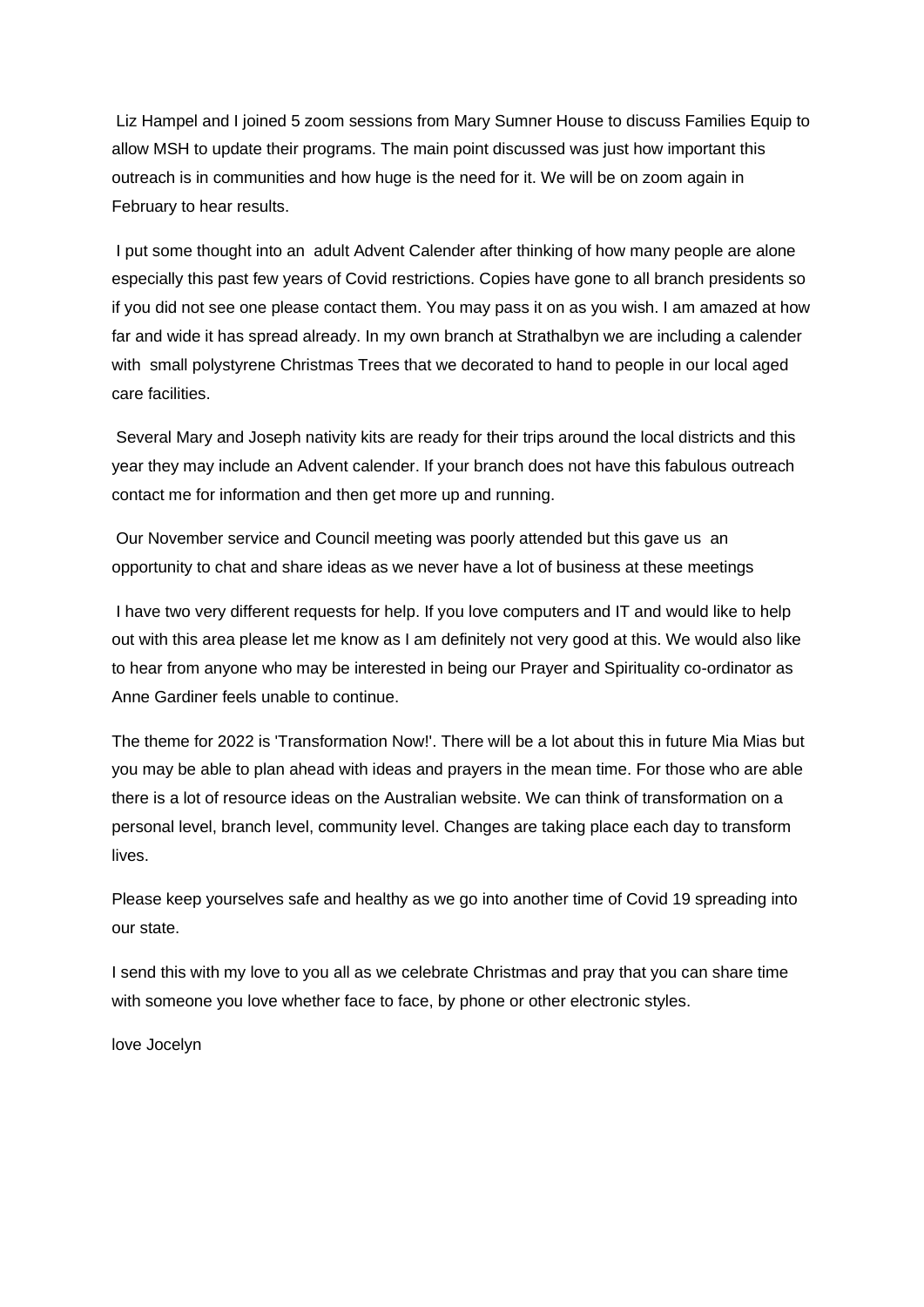## Diary Dates:

25th November to 10th December 16 Days of Activism Against Gender Violence.

17 - 19th December Our wave of Prayer.

14th February : Exec meeting at Strath 10.30am

18th February: State meeting at St Barnabas Building King William St Adelaide

25th March 2022: Lady Day at Holy Evangelist Cadell Street Goolwa. Commencing 11am BYO lunch. Why make this an occasion for AMUA members only, bring a friend!!!! guest speaker to be advised.

Below is a letter from our Chaplain Fr Daniel.